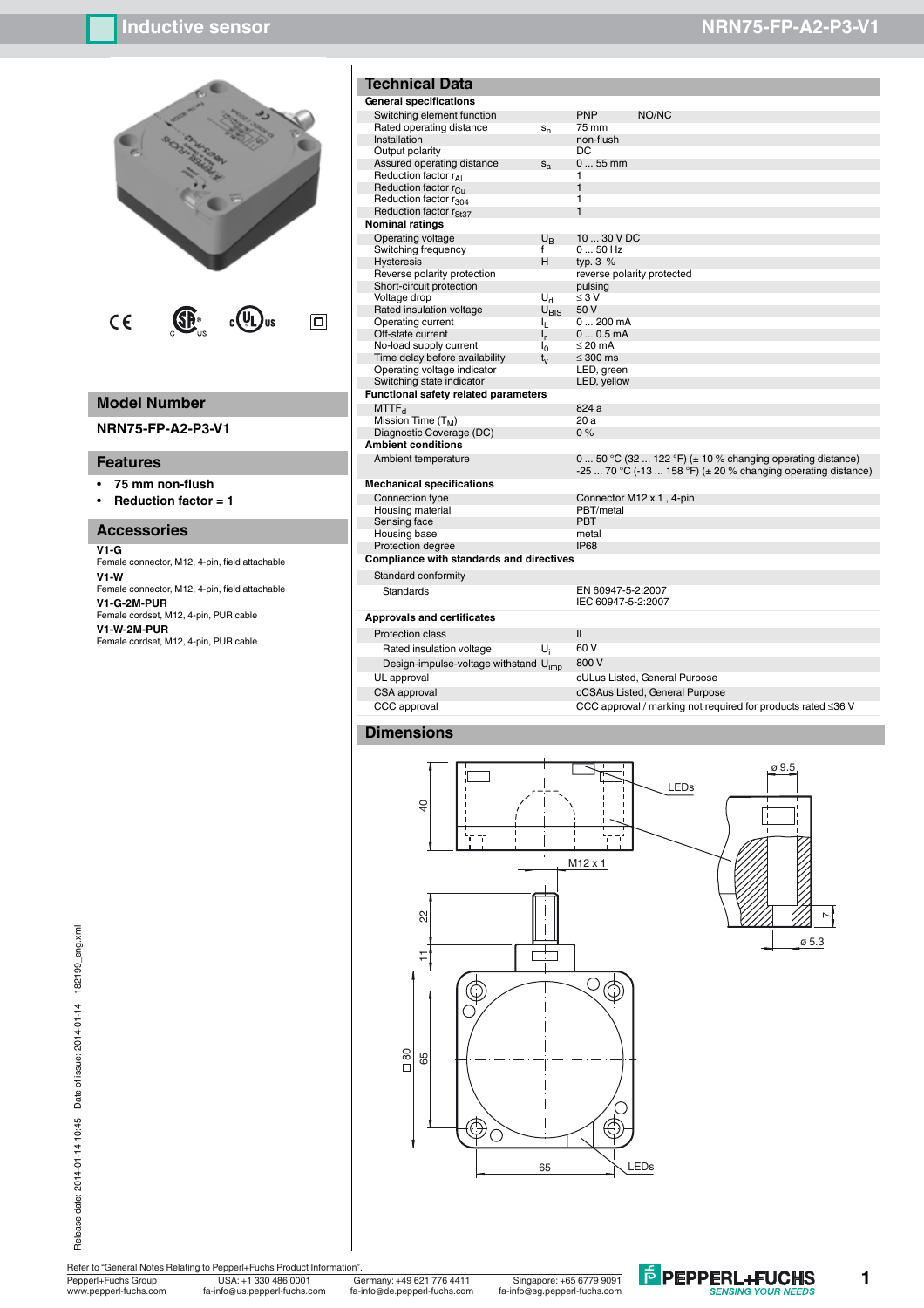# **Inductive sensor NRN75-FP-A2-P3-V1**

# **Electrical Connection**



# **Pinout**



### Wire colors in accordance with EN 60947-5-2

|   | ΒN | (brown) |
|---|----|---------|
| 2 | WH | (white) |
| З | BU | (blue)  |
| 4 | ΒK | (black) |

Pepperl+Fuchs Group Germany: +49 621 776 4411 www.pepperl-fuchs.com fa-info@us.pepperl-fuchs.com fa-info@sg.pepperl-fuchs.com fa-info@de.pepperl-fuchs.com -----<br>Germany: +49 621 776 4411 Singapore: +65 6779 9091<br>fa-info@de.pepperl-fuchs.com fa-info@sg.pepperl-fuchs.com